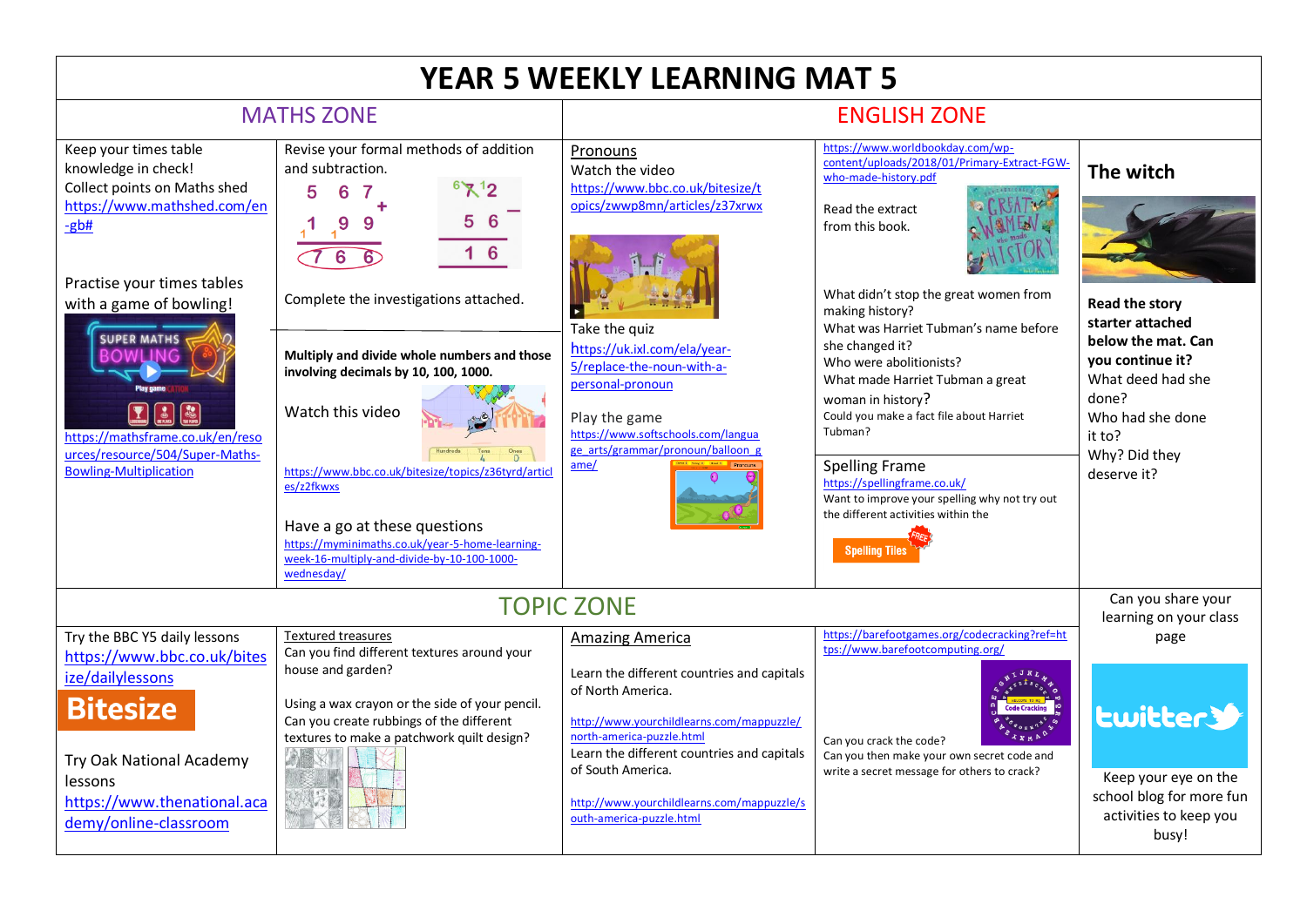

The witch hadn't slept for three nights.

The first night she'd spent deep in thought, plotting.

The second she'd spent stooped over her cauldron, muttering evil incantations as she prepared the foul and odorous brew.

On the third night, the deed had been done…

Without a glimmer of remorse, she took flight once again, glancing back over her shoulder at the wreckage she'd left behind. A merciless cackle escaped her chapped lips…

Maths challenges: